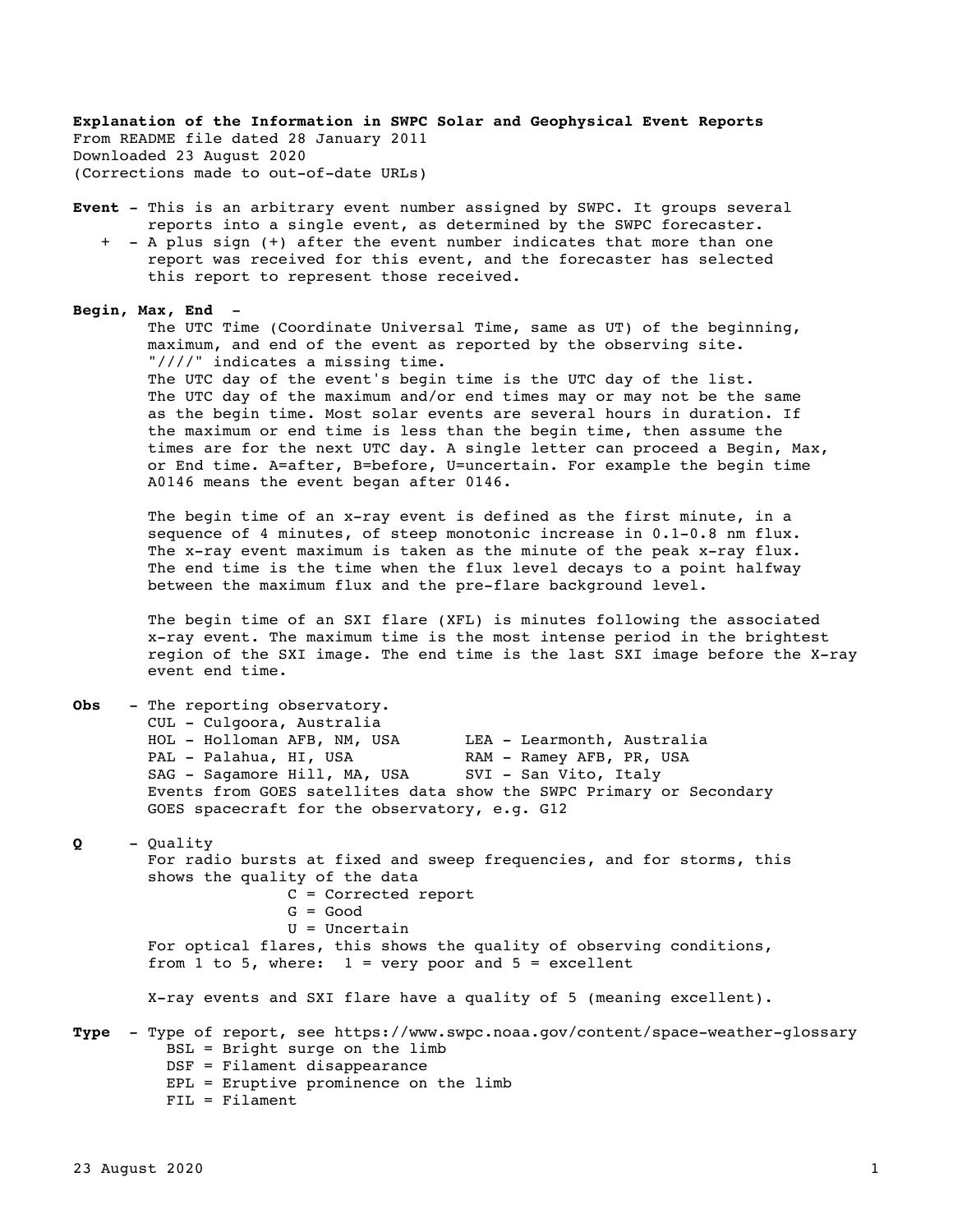FLA = Optical flare observed in H-alpha FOR = Forbush decrease (cosmic ray decrease)) GLE = Ground-level event (cosmic ray increase) LPS = Loop prominence system PCA = Polar cap absorption RBR = Fixed-frequency radio burst RNS = Radio Noise Storm RSP = Sweep-frequency radio burst  $SPY = Spray$  XFL = SXI X-ray flare from GOES Solar X-ray Imager (SXI) XRA = X-ray event from SWPC's Primary or Secondary GOES spacecraft

of the solar disk, as viewed from Earth (central meridian) in H-alpha.

**Loc/Frq** - Location or frequency. Location is in degrees latitude, north or south, and degrees longitude, east or west, from central meridian. The location is the spherical, heliographic coordinates of the solar region, as a distance in degrees from a line extending from the solar equator (heliographic latitude), and distance in degrees from a line extending from the north solar rotational pole to the south solar rotational pole through the center

Frequencies are in Mhz.

**Particulars** - Additional information from the report, chosen on the basis of the report type.

|              | XRA: X-ray event from SWPC's Primary or Secondary GOES spacecraft |                       |
|--------------|-------------------------------------------------------------------|-----------------------|
| X-ray Class: |                                                                   |                       |
| Class        | $x = peak$ flux in the 0.1 to 0.8 nm range                        |                       |
|              | In mks system                                                     | In cgs system         |
|              | $Wm-2$                                                            | erg cm-2 s-1          |
| A            | $x < 10-7$                                                        | $x < 10-4$            |
| B            | $10-7 \le x \le 10-6$                                             | $10-4 \le x \le 10-3$ |
| C            | $10-6 \le x \le 10-5$                                             | $10-3 \le x \le 10-2$ |
| M            | $10-5 \le x \le 10-4$                                             | $10-2 \le x \le 10-1$ |
| X            | $10-4 \le x$                                                      | $10 - 1 \le x$        |

Integrated flux from start to end, in joules m E-2.

 FLA: Optical flare observed in H-alpha Flare importance, brightness, and characteristics: Importance is the corrected area of the flare in heliospheric

VWL = Visible in white light

 square degrees at maximum brightness, observed in the H-alpha line (656.3 nm). S - Subflare (area < or  $=2.0$  square degrees).  $1$  - Importance  $1$  (  $2.1$   $\leq$  area  $\leq$   $5.1$  square degrees) 2 - Importance 2 (  $5.2 \le$  area  $\le$  12.4 square degrees)  $3$  - Importance 3 (12.5 <= area <= 24.7 square degrees) 4 - Importance 4 ( area >= 24.8 square degrees)

```
 Brightness is the relative maximum brightness of flare in H-alpha.
   F - faint N – normal
    B - brilliant
Flare Characteristics
```